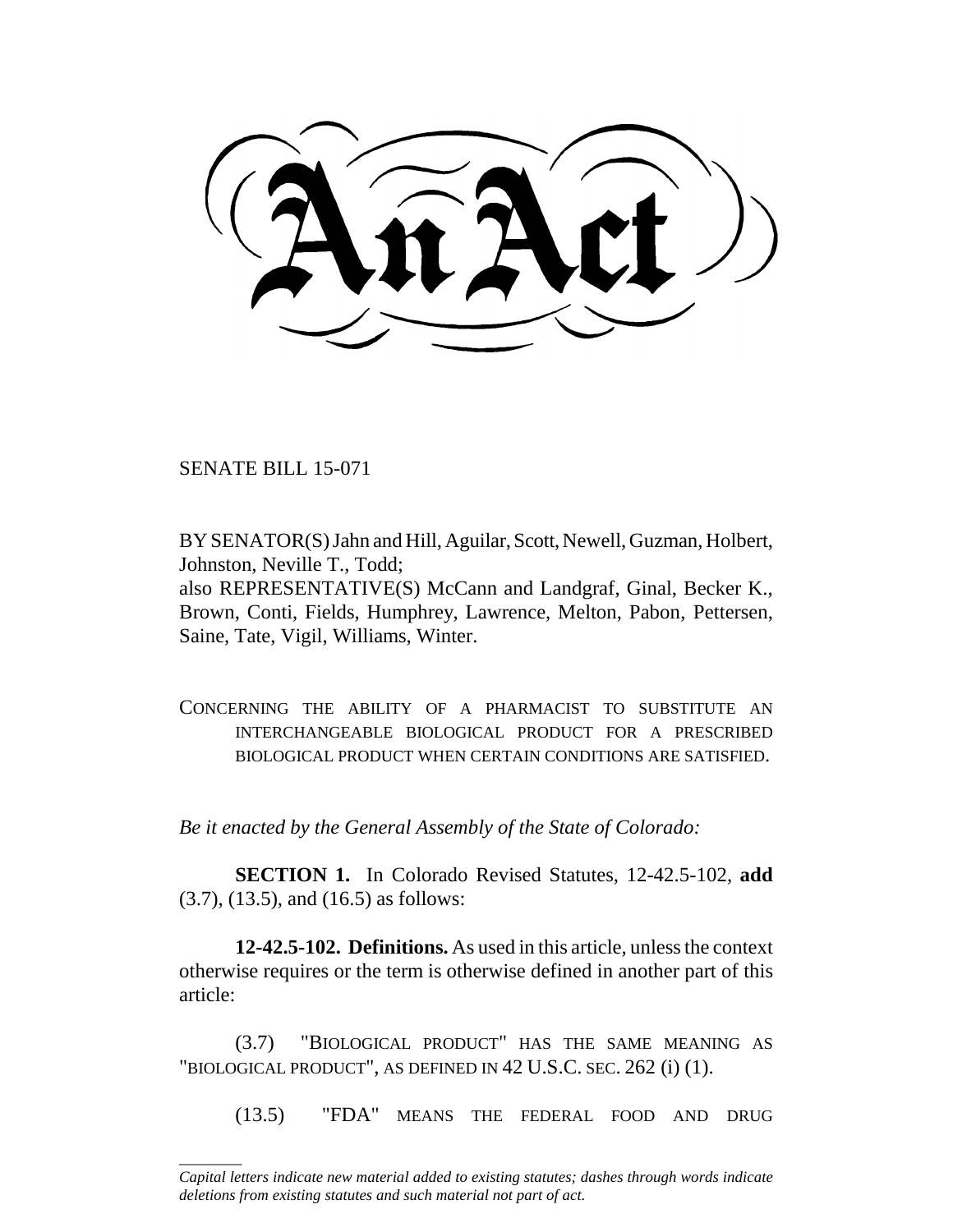ADMINISTRATION.

(16.5) "INTERCHANGEABLE", IN REFERENCE TO A BIOLOGICAL PRODUCT, MEANS:

(a) "INTERCHANGEABLE" OR "INTERCHANGEABILITY", AS DETERMINED BY THE FDA PURSUANT TO 42 U.S.C. SEC. 262 (k) (4); OR

(b) THAT THE FDA HAS DEEMED THE BIOLOGICAL PRODUCT THERAPEUTICALLY EQUIVALENT TO ANOTHER BIOLOGICAL PRODUCT, AS SET FORTH IN THE LATEST EDITION OR SUPPLEMENT OF THE FDA APPROVED DRUG PRODUCTS WITH THERAPEUTIC EQUIVALENCE EVALUATIONS, ALSO REFERRED TO AS THE "ORANGE BOOK".

**SECTION 2.** In Colorado Revised Statutes, **amend** 12-42.5-122 as follows:

**12-42.5-122. Substitution of prescribed drugs authorized - when - conditions.** (1) (a) A pharmacist filling a prescription order for a specific drug by brand or proprietary name may substitute an equivalent drug product if the substituted drug product is the same generic drug type and, in the pharmacist's professional judgment, the substituted drug product is therapeutically equivalent, is interchangeable with the prescribed drug, and is permitted to be moved in interstate commerce. A pharmacist making a substitution shall assume the same responsibility for selecting the dispensed drug product as he or she would incur in filling a prescription for a drug product prescribed by a generic name; except that the pharmacist is charged with notice and knowledge of the federal food and drug administration FDA list of approved drug substances and manufacturers that is published periodically.

(b) (I) A PHARMACIST FILLING A PRESCRIPTION ORDER FOR A SPECIFIC BIOLOGICAL PRODUCT MAY SUBSTITUTE AN INTERCHANGEABLE BIOLOGICAL PRODUCT FOR THE PRESCRIBED BIOLOGIC ONLY IF:

(A) THE FDA HAS DETERMINED THAT THE BIOLOGICAL PRODUCT TO BE SUBSTITUTED IS INTERCHANGEABLE WITH THE PRESCRIBED BIOLOGICAL PRODUCT; AND

(B) THE PRACTITIONER HAS NOT INDICATED, IN THE MANNER

## PAGE 2-SENATE BILL 15-071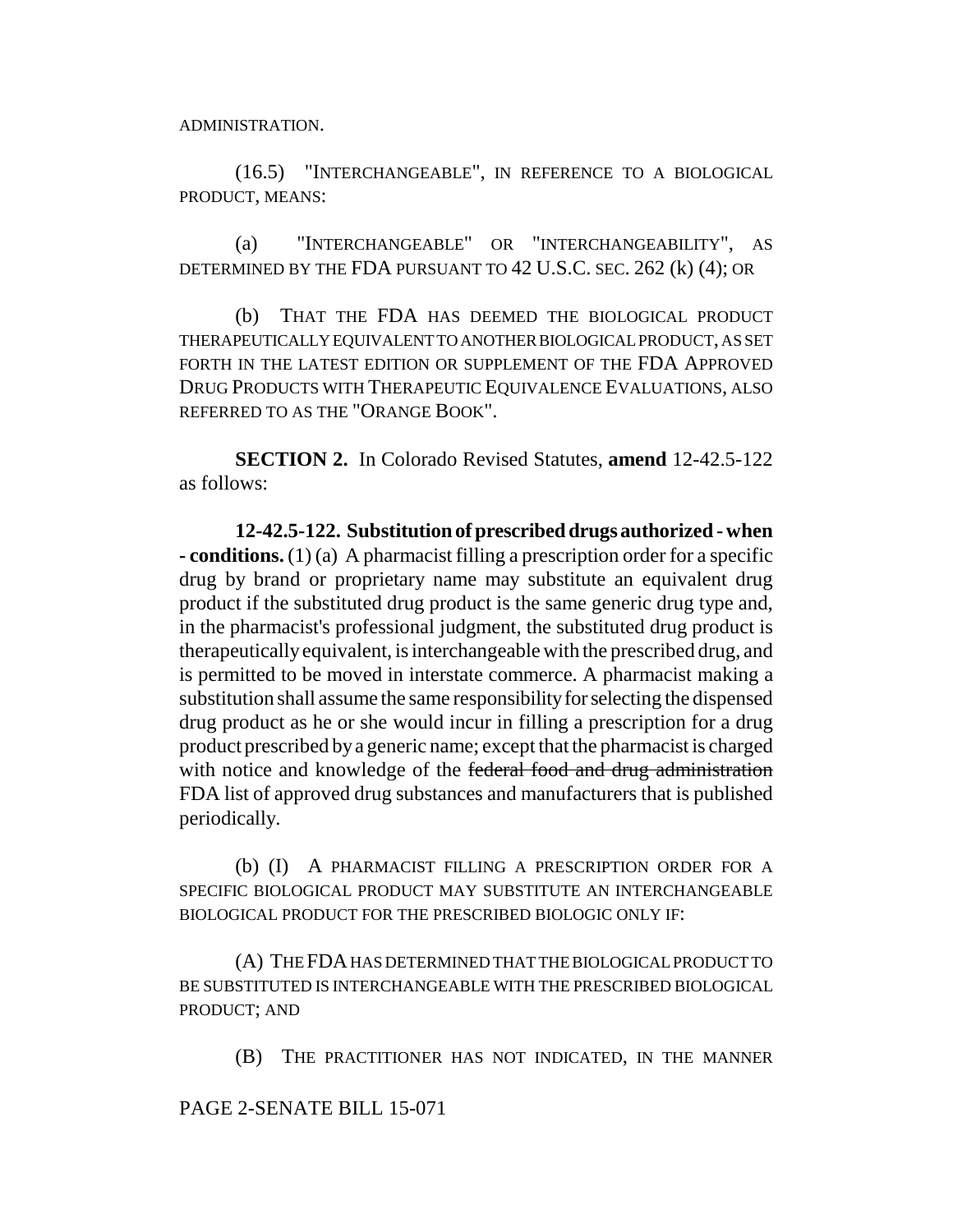DESCRIBED IN SUBSECTION (2) OF THIS SECTION, THAT THE PHARMACIST SHALL NOT SUBSTITUTE AN INTERCHANGEABLE BIOLOGICAL PRODUCT FOR THE PRESCRIBED BIOLOGICAL PRODUCT.

(II) WITHIN A REASONABLE TIME AFTER DISPENSING A BIOLOGICAL PRODUCT, THE DISPENSING PHARMACIST OR HIS OR HER DESIGNEE SHALL COMMUNICATE TO THE PRESCRIBING PRACTITIONER THE SPECIFIC BIOLOGICAL PRODUCT DISPENSED TO THE PATIENT, INCLUDING THE NAME AND MANUFACTURER OF THE BIOLOGICAL PRODUCT. THE PHARMACIST OR DESIGNEE SHALL COMMUNICATE THE INFORMATION TO THE PRESCRIBING PRACTITIONER BY MAKING AN ENTRY INTO AN INTEROPERABLE ELECTRONIC MEDICAL RECORDS SYSTEM, THROUGH ELECTRONIC PRESCRIBING TECHNOLOGY, OR THROUGH A PHARMACY RECORD THAT THE PRESCRIBING PRACTITIONER CAN ACCESS ELECTRONICALLY. OTHERWISE, THE PHARMACIST OR HIS OR HER DESIGNEE SHALL COMMUNICATE TO THE PRESCRIBING PRACTITIONER THE NAME AND MANUFACTURER OF THE BIOLOGICAL PRODUCT DISPENSED TO THE PATIENT USING FACSIMILE, TELEPHONE, ELECTRONIC TRANSMISSION, OR OTHER PREVAILING MEANS EXCEPT WHEN:

(A) THERE IS NO FDA-APPROVED INTERCHANGEABLE BIOLOGICAL PRODUCT FOR THE PRESCRIBED BIOLOGICAL PRODUCT; OR

(B) A REFILL PRESCRIPTION IS NOT CHANGED FROM THE BIOLOGICAL PRODUCT DISPENSED ON THE PRIOR FILLING OF THE PRESCRIPTION.

(III) THE PHARMACY FROM WHICH THE BIOLOGICAL PRODUCT WAS DISPENSED MUST RETAIN A WRITTEN OR ELECTRONIC RECORD OF THE DISPENSED BIOLOGICAL PRODUCT FOR AT LEAST TWO YEARS AFTER THE SUBSTITUTION.

(IV) THIS PARAGRAPH (b) DOES NOT APPLY TO THE ADMINISTRATION OF VACCINES AND IMMUNIZATIONS AS OUTLINED IN BOARD RULES.

(2) (a) If, in the opinion of the practitioner, it is in the best interest of the patient that the pharmacist not substitute an equivalent drug OR INTERCHANGEABLE BIOLOGICAL PRODUCT for the specific drug OR BIOLOGICAL PRODUCT he or she prescribed, the practitioner may convey this information to the pharmacist in any of the following manners:

PAGE 3-SENATE BILL 15-071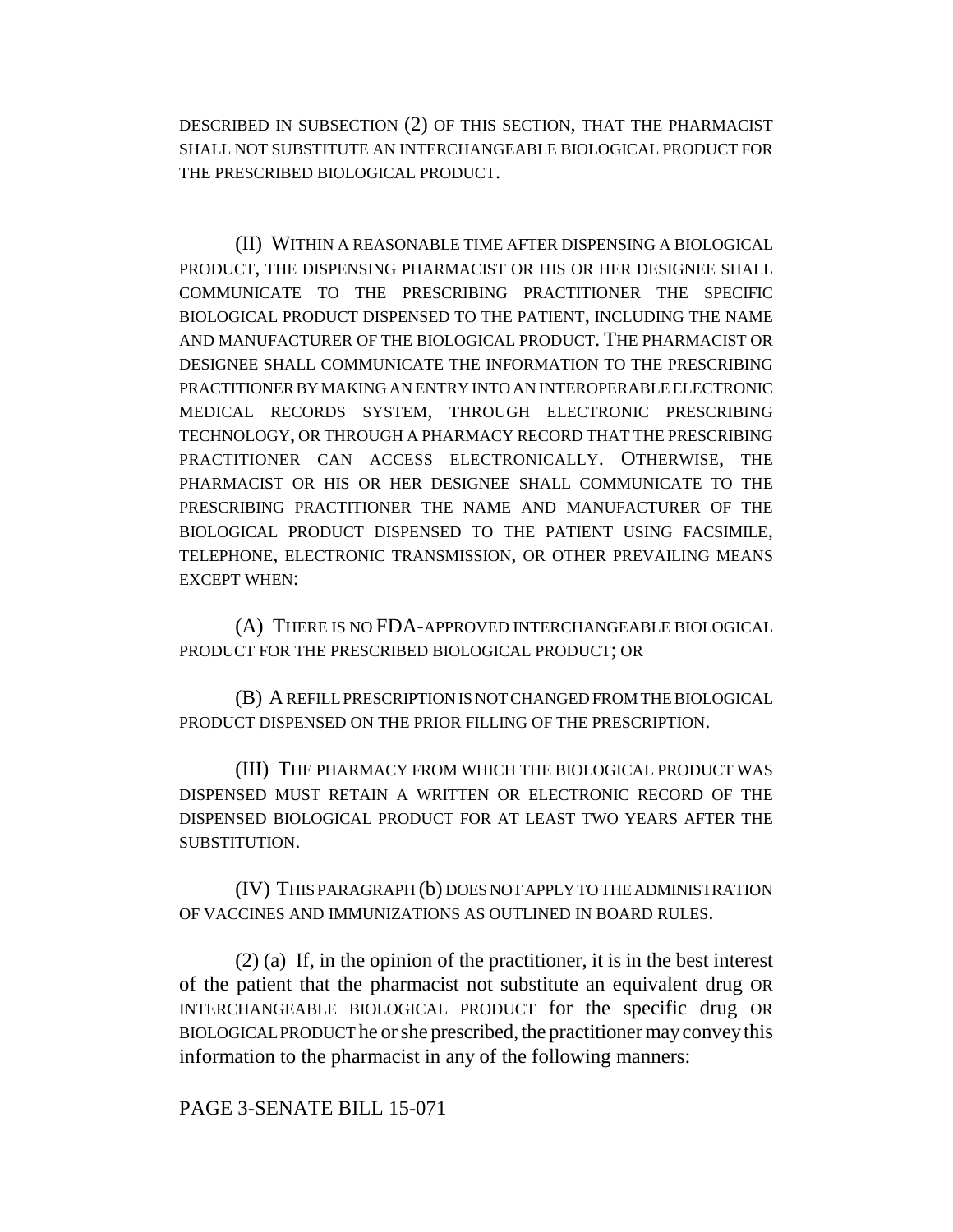(I) Initialing by hand or electronically a preprinted box that states "dispense as written" or "DAW";

(II) Signing by hand or electronically a preprinted box stating "do not substitute" or "dispense as written"; or

(III) Orally, if the practitioner communicates the prescription orally to the pharmacist.

(b) The practitioner shall not transmit by facsimile his or her handwritten signature, nor preprint his or her initials, to indicate "dispense as written".

(3) (a) If a pharmacist makes a substitution PURSUANT TO SUBSECTION (1) OF THIS SECTION, the pharmacist shall communicate the substitution to the purchaser in writing and orally, label the container with the name of the drug OR BIOLOGICAL PRODUCT dispensed, and indicate on the file copy of the prescription both the name of the prescribed drug OR BIOLOGICAL PRODUCT and the name of the drug OR BIOLOGICAL PRODUCT dispensed in lieu of the prescribed drug OR PRESCRIBED BIOLOGICAL PRODUCT.

(b) The pharmacist is not required to communicate a substitution to institutionalized patients.

(4) Except as provided in subsection (5) of this section, the pharmacist shall not substitute a drug OR INTERCHANGEABLE BIOLOGICAL product as provided in this section unless the drug OR INTERCHANGEABLE BIOLOGICAL product substituted costs the purchaser less than the drug OR BIOLOGICAL product prescribed. The prescription shall be priced FOR A DRUG, OTHER THAN A BIOLOGICAL PRODUCT, as if it had been prescribed generically.

(5) If a prescription drug outlet does not have in stock the prescribed drug OR BIOLOGICAL product and the only equivalent drug OR INTERCHANGEABLE BIOLOGICAL product in stock is higher priced, the pharmacist, with the consent of the purchaser, may substitute the higher priced drug OR INTERCHANGEABLE BIOLOGICAL product. This subsection (5) applies only to a prescription drug outlet located in a town, as defined in section 31-1-101 (13), C.R.S.

## PAGE 4-SENATE BILL 15-071